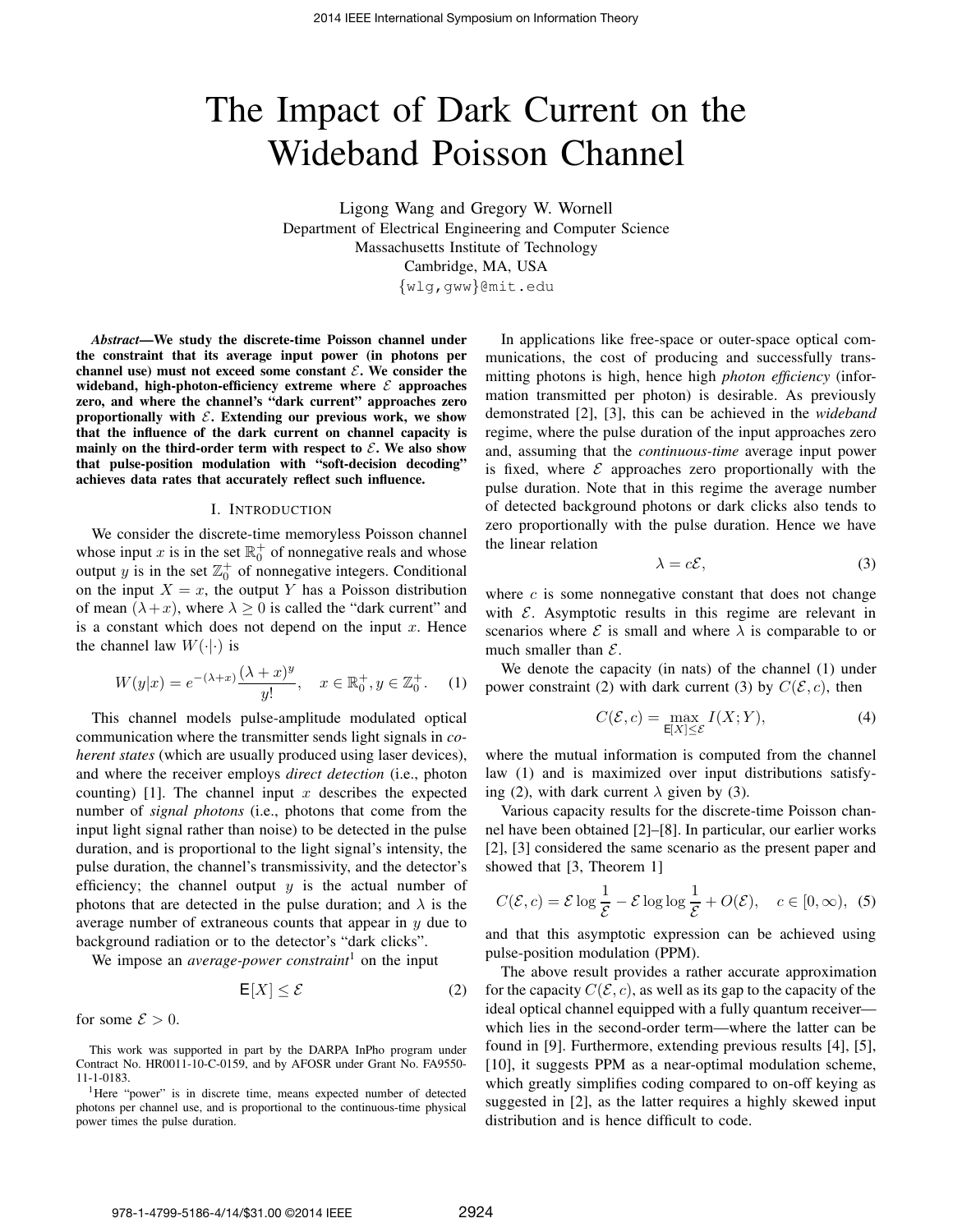The result (5) may be surprising in that it does not involve the constant  $c$ . In other words, in our regime of interest, the dark current influences neither the first- nor the second-order term in capacity. It is clear, however, that the dark current must affect capacity, and it is the aim of the current paper to find out how. Our main result, Theorem 1, shows that the first term in  $C(\mathcal{E}, c)$  to be affected by c is the third-order term. It also shows that this term scales like  $-\log c$  for large c.

In this paper we also address the coding question: how useful is PPM when  $c$  is large? This question has two parts. First, is PPM still near optimal in terms of capacity in this case? Second, does PPM still simplify coding? We answer the first part of the question in the affirmative, again in Theorem 1. However, unlike in [3] where the decoder needs only to record one pulse per PPM frame, here the decoder must make a "soft decision" by recording up to two pulses per frame to achieve the aforementioned  $-\log c$  behavior of the third-order term. As for the second part of the question, we cannot fully answer it within this paper, but shall briefly discuss it in Section V.

The rest of this paper is arranged as follows. Section II introduces our notation and formally describes our setting for PPM. Section III presents our main result with some discussions. Section IV outlines the proof of the achievability part of our main result. Finally, Section V concludes the paper with some numerical results and remarks on future directions.

## II. NOTATION AND PPM

We usually use a lower-case letter like  $x$  to denote a constant, and an upper-case letter like  $X$  to denote a random variable.

We use natural logarithms, and measure information in nats.

We use the usual  $o(\cdot)$  and  $O(\cdot)$  notation to describe behaviors of functions of  $\mathcal E$  in the limit where  $\mathcal E$  approaches zero *with other parameters, if any, held fixed*. We emphasize that, in particular, we do *not* use  $o(\cdot)$  and  $O(\cdot)$  to describe how functions behave with respect to  $c$ .

We adopt the convention

$$
0\log 0 = 0.\t\t(6)
$$

We next formally describe what we mean by PPM. On the transmitter side:

- The channel uses are divided into frames of equal lengths;
- In each frame, there is only one channel input that is positive (the "pulse"), while all the other inputs are zeros;
- The pulses in all frames have the same amplitude.

On the receiver side, we distinguish between two cases, which we call *simple PPM* and *soft-decision PPM*, respectively. In simple PPM, the receiver records *at most one pulse* in each frame; if more than one pulse is detected in a frame, then that frame is recorded as an "erasure", as if no pulse were detected at all. In soft-decision PPM, the receiver records *up to two pulses* in each frame; frames containing no or more than two detected pulses are treated as erasures.

## III. MAIN RESULT

Let  $C_{PE}(\mathcal{E}, c)$  denote the *photon efficiency* of the channel:

$$
C_{\text{PE}}(\mathcal{E}, c) \triangleq \frac{C(\mathcal{E}, c)}{\mathcal{E}}.
$$
 (7)

Clearly, it is equivalent to the capacity  $C(\mathcal{E}, c)$  up to normalization with respect to  $\mathcal E$ . Henceforth we may choose to use  $C(\mathcal{E}, c)$  or  $C_{PE}(\mathcal{E}, c)$  as convenient. Note that (5) is equivalent to

$$
C_{\text{PE}}(\mathcal{E}, c) = \log \frac{1}{\mathcal{E}} - \log \log \frac{1}{\mathcal{E}} + O(1). \tag{8}
$$

The main result of this paper is a characterization of the  $O(1)$  term in (8):

*Theorem 1:* The  $O(1)$  term in (8) scales like  $-\log c$  for large c:

$$
\lim_{c \to \infty} \frac{C_{PE}(\mathcal{E}, c) - \log \frac{1}{\mathcal{E}} + \log \log \frac{1}{\mathcal{E}}}{\log c}
$$
\n
$$
= \lim_{c \to \infty} \frac{\lim_{\mathcal{E} \downarrow 0} \frac{C_{PE}(\mathcal{E}, c) - \log \frac{1}{\mathcal{E}} + \log \log \frac{1}{\mathcal{E}}}{\log c} = -1. \quad (9)
$$

Furthermore, the limits in (9) are achievable with soft-decision PPM.

The proof of Theorem 1 has two parts. The achievability part asserts that soft-decision PPM can achieve a rate that satisfies

$$
\lim_{c \to \infty} \lim_{\mathcal{E} \downarrow 0} \frac{C_{\text{PE-PPM(SD)}}(\mathcal{E}, c) - \log \frac{1}{\mathcal{E}} + \log \log \frac{1}{\mathcal{E}}}{\log c} \ge -1 \quad (10)
$$

and is sketched in Section IV. The converse part is omitted due to space limitation; it uses the same method as the converse proof in [3] (the *duality bound* [11]) but involves more careful analyses. For the complete proof, we refer to [12].

To better understand our main result, Theorem 1, we make the following remarks.

- Theorem 1 shows that the first term in  $C_{PE}(\mathcal{E}, c)$  that  $c$  or the dark current—affects is the third, constant term. Indeed, though we have not given an exact expression for the constant term,  $(9)$  shows that c affects the constant term in such a way that, for large  $c$ , the constant term is approximately  $-\log c$ . Equivalently, the first term in  $C(\mathcal{E}, c)$  that is affected by c is the third,  $O(\mathcal{E})$  term.
- Theorem 1 suggests the approximation

$$
C_{\text{PE}}(\mathcal{E}, c) \approx \log \frac{1}{\mathcal{E}} - \log \log \frac{1}{\mathcal{E}} - \log c. \tag{11}
$$

The correction terms, roughly speaking, are either vanishing for small  $\mathcal{E}$ , or small compared to  $\log c$  for large c. Note that if we fix the dark current, i.e., if we fix the product  $c\mathcal{E}$ , then the first and third terms on the right-hand side of (11) cancel. This is intuitively in agreement with [2, Proposition 2], which states that, for fixed dark current, photon efficiency scales like some constant times  $\log \log(1/\mathcal{E})$  and hence *not* like  $\log(1/\mathcal{E})$ . We note, however, that (9) cannot be derived directly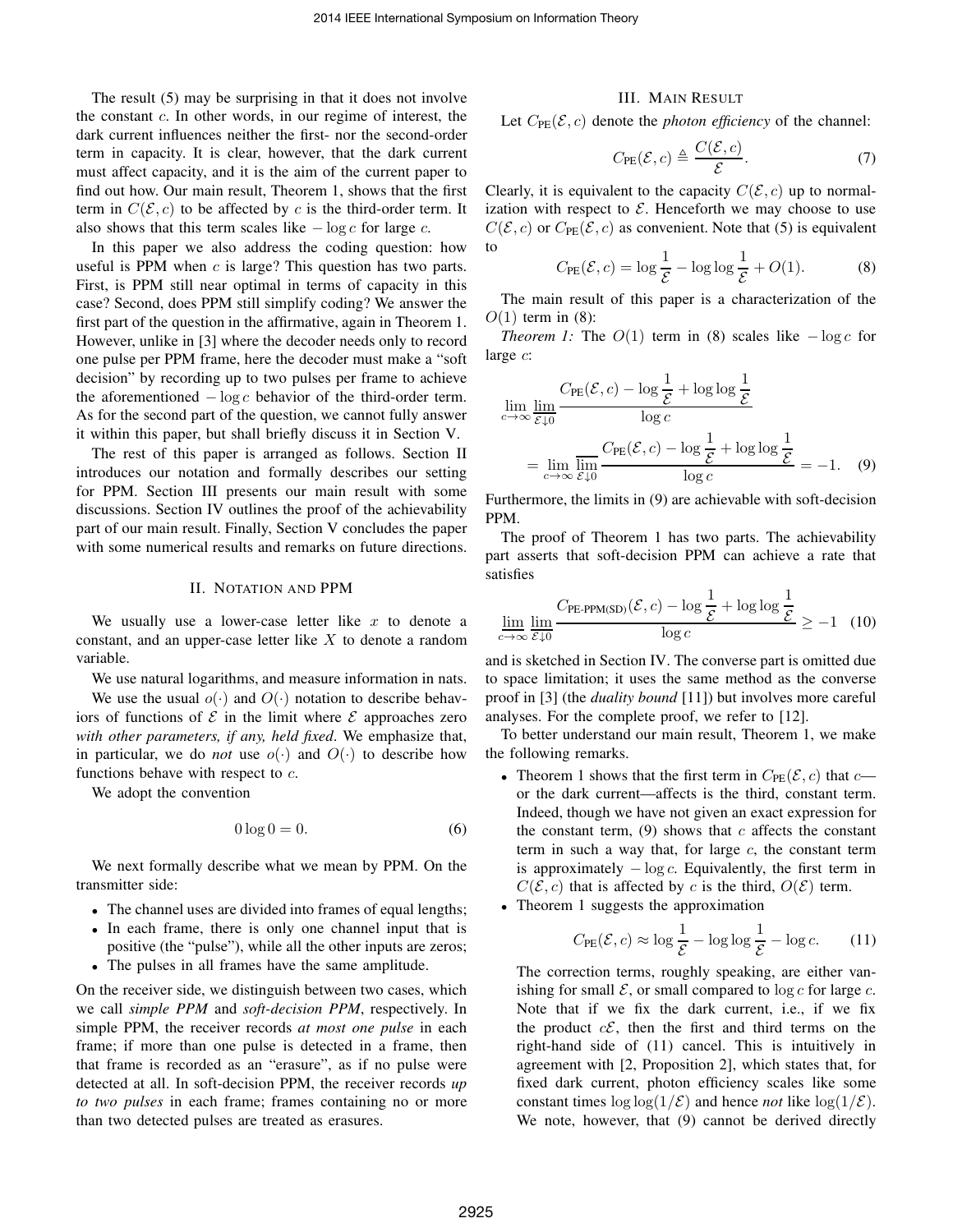using (8) together with [2, Proposition 2], because we cannot change the order of the limits. In (9) we do not let  $\mathcal E$  tend to zero and  $c$  tend to infinity simultaneously. Instead, we first let  $E$  tend to zero to close down onto the constant term in  $C_{PE}(\mathcal{E}, c)$  with respect to  $\mathcal{E}$ , and then let  $c$  tend to infinity to study the asymptotic behavior of this constant term with respect to  $c$ .

• The approximation  $(11)$  is good for large c, but diverges as c tends to zero. We hence need a better approximation for the constant term, which behaves like  $-\log c$  for large  $c$ , but which does not diverge for small  $c$ . As both the nonasymptotic bounds and the numerical simulations we show later will suggest,  $-\log(1 + c)$  is a good approximation:

$$
C_{\rm PE}(\mathcal{E}, c) \approx \log \frac{1}{\mathcal{E}} - \log \log \frac{1}{\mathcal{E}} - \log(1 + c). \tag{12}
$$

- In [3] we showed that PPM is optimal up to the secondorder term in photon efficiency (equivalently, in capacity). Now we see that, even when the third-order term is taken into account, (soft-decision) PPM is still not far from optimal, in the sense that it achieves the optimal asymptotic behavior of this term with respect to c.
- In Section IV we show that

$$
C_{\text{PE-PPM}}(\mathcal{E}, c) \ge \log \frac{1}{\mathcal{E}} - \log \log \frac{1}{\mathcal{E}} - c - \frac{3}{2} - \log(1 + c) + o(1). \tag{13}
$$

A careful analysis will confirm that the bound (13) is tight in the regime of interest, in the sense that simple PPM cannot achieve a constant term that is better than linear in  $c$  (while being second-order optimal). This is in contrast to soft-decision PPM, which can achieve a constant term that is logarithmic in  $c$ . In particular, simple PPM is clearly *not* third-order optimal.<sup>2</sup>

#### IV. PROOF OF ACHIEVABILITY (10)

In this section we derive the achievability bound (10) for soft-decision PPM. To this end, we first derive a lower bound on the photon efficiency achievable with *simple* PPM that is slightly tighter than the one in [3], and then base our soft-decision PPM bound on it. Due to space limitation, we only provide the key steps in our calculations, but we try to highlight the difference between simple and soft-decision PPM. For complete derivations of these bounds, see [12].

# *A. Simple PPM*

Consider the following simple PPM scheme:

*Scheme 1:*

• The channel uses are divided into frames of length  $b$ , so each frame contains b input symbols  $x_1, \ldots, x_b$  and b corresponding output symbols  $y_1, \ldots, y_b$ . We set

$$
b = \left\lfloor \frac{1}{\mathcal{E} \log \frac{1}{\mathcal{E}}} \right\rfloor. \tag{14}
$$

• Within each length- $b$  frame, there is always one input that equals  $\eta$ , and all the other  $(b-1)$  inputs are zeros. Each frame is then fully specified by the position of its unique nonzero symbol, i.e., its pulse position. We consider each frame as a "super input symbol"  $\tilde{x}$  that takes value in  $\{1,\ldots,b\}$ . Here  $\tilde{x} = i$  means

$$
x_i = \eta \tag{15}
$$

$$
x_j = 0, \quad j \neq i. \tag{16}
$$

To meet the average-power constraint (2) with equality, we require

$$
\eta = b\mathcal{E}.\tag{17}
$$

• The b output symbols  $y_1, \ldots, y_b$  are mapped to one "super output symbol"  $\tilde{y}$  that takes value in  $\{1, \ldots, b, ?\}$ in the following way:  $\tilde{y} = i$ ,  $i \in \{1, ..., b\}$ , if  $y_i$  is the *unique* nonzero term in  $\{y_1, \ldots, y_b\}$ ; and  $\tilde{y} = ?$  if there is more than one or no nonzero term in  $\{y_1, \ldots, y_b\}.$ 

We have the following lower bound on the photon efficiency achieved by the above scheme.

*Proposition 1:* For small enough  $\mathcal{E}$ , Scheme 1 achieves photon efficiency

$$
C_{\text{PE-PPM}}(\mathcal{E}, c)
$$
  
\n
$$
\geq \left(1 - \frac{\eta}{2}\right) \log b - c\eta \log b - \left(1 + \frac{c\mathcal{E}}{\eta}\right) \log(1 + c)
$$
  
\n
$$
- \left(1 + \frac{c\mathcal{E}}{\eta}\right) \left\{\log(1 - c\eta) + \log\left(1 - \frac{\eta}{2}\right)\right\} - 1 - \frac{c\mathcal{E}}{\eta}
$$
\n(18)

where b and  $\eta$  are given in (14) and (17), respectively.

It is easy to check that Proposition 1 implies (13).

*Proof Sketch of Proposition 1:* The transition matrix of the PPM "super channel" is found to be:

$$
\tilde{W}(i|i) = e^{-(b-1)c\mathcal{E}} - e^{-\eta - bc\mathcal{E}} \triangleq p_0; \tag{19}
$$

$$
\tilde{W}(j|i) = e^{-\eta - (b-1)c\mathcal{E}} - e^{-\eta - bc\mathcal{E}} \triangleq p_1, \quad i \neq j; \qquad (20)
$$

$$
\tilde{W}(?|i) = 1 - p_0 - (b-1)p_1.
$$
\n(21)

Denote the capacity of this super channel by  $\tilde{C}(\mathcal{E}, c, b, \eta)$ , then

$$
\tilde{C}(\mathcal{E}, c, b, \eta) = \max_{P_{\tilde{X}}} I(\tilde{X}; \tilde{Y}).
$$
\n(22)

Note that the total input power (i.e., expected number of detected signal photons) in each frame equals  $\eta$ . Therefore

$$
C_{\text{PE-PPM}}(\mathcal{E}, c) \ge \frac{\tilde{C}(\mathcal{E}, c, b, \eta)}{\eta}.
$$
 (23)

It can be easily verified that the optimal input distribution for (22) is the uniform distribution, which induces the following marginal distribution on  $Y$ :

$$
P_{\tilde{Y}}(i) = \frac{p_0 + (b-1)p_1}{b}, \quad i \in \{1, \dots, b\};
$$
 (24)

$$
P_{\tilde{Y}}(?) = 1 - p_0 - (b - 1)p_1.
$$
 (25)

<sup>&</sup>lt;sup>2</sup>A scheme between simple and soft-decision PPM is the following. When detecting multiple pulses in a frame, the receiver randomly selects and records one of the positions (possibly together with a "quality" flag). This scheme outperforms simple PPM in photon efficiency, but its third-order term is still linear in c: it scales like  $-c/2$  instead of  $-c$ .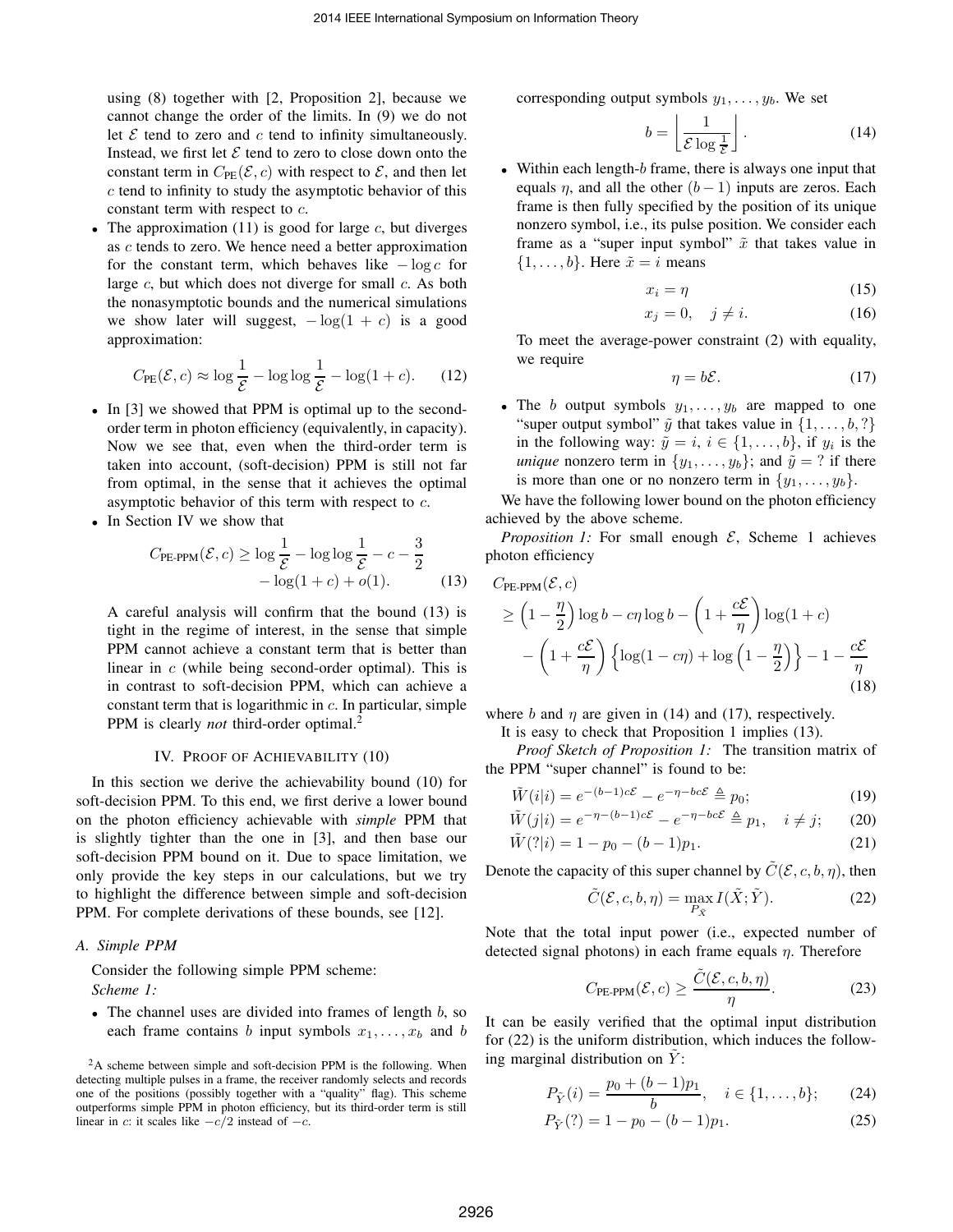We next explicitly compute  $\tilde{C}(\mathcal{E}, c, b, \eta)$  to be

$$
\tilde{C}(\mathcal{E}, c, b, \eta) = p_0 \log \frac{bp_0}{p_0 + (b - 1)p_1} + (b - 1)p_1 \log \frac{bp_1}{p_0 + (b - 1)p_1}.
$$
 (26)

We then lower-bound it as

$$
\tilde{C}(\mathcal{E}, c, b, \eta) \ge p_0 \log b - p_0 \log \left( 1 + \frac{bp_1}{p_0} \right) - p_0. \quad (27)
$$

Next note that  $p_0$  can be lower- and upper-bounded as

$$
(1 - bc\mathcal{E})\left(\eta - \frac{1}{2}\eta^2\right) \le p_0 \le \eta + c\mathcal{E},\tag{28}
$$

while  $p_1$  can be upper-bounded as

$$
p_1 \le c\mathcal{E}.\tag{29}
$$

Plugging (28) and (29) into (27) and making some simplifications yield (18).

#### *B. Soft-decision PPM*

Consider the following soft-decision PPM scheme:

*Scheme 2:* The transmitter performs the same PPM as in Scheme 1. The receiver maps the b output symbols to a "super symbol"  $\hat{y}$  that takes value in  $\{1, \ldots, b, ?\} \cup \{\{i, j\} : i, j \in \}$  $\{1,\ldots,b\}, i \neq j\}$ . The mapping rule is as follows. Take  $\hat{y} = i$  if  $y_i$  is the *unique* nonzero term in  $\{y_1, \ldots, y_b\}$ ; take  $\hat{y} = \{i, j\}$  if  $y_i$  and  $y_j$  are the *only two* nonzero terms in  $\{y_1, \ldots, y_b\}$ ; if there are more than two or no nonzero term in  $\{y_1, \ldots, y_b\}$ , take  $\hat{y} = ?$ .

*Proposition 2:* For small enough  $\mathcal{E}$ , Scheme 2 achieves photon efficiency

$$
C_{\text{PE-PPM(SD)}}(\mathcal{E}, c)
$$
  
\n
$$
\geq \left(1 - \frac{\eta}{2}\right) \log b - c\eta \log b - \left(1 + \frac{c\mathcal{E}}{\eta}\right) \log(1 + c)
$$
  
\n
$$
- \left(1 + \frac{c\mathcal{E}}{\eta}\right) \left\{\log(1 - c\eta) + \log\left(1 - \frac{\eta}{2}\right)\right\} - 1 - \frac{c\mathcal{E}}{\eta}
$$
  
\n
$$
+ \left(1 - \frac{\eta}{2}\right)(b - 1)\left(c\mathcal{E} - \frac{c^2\mathcal{E}^2}{2}\right)(1 - c\eta) \log\frac{b}{2}
$$
  
\n
$$
- \frac{c^2}{2}\eta - c(\eta + c\mathcal{E})
$$
\n(30)

where b and  $\eta$  are given in (14) and (17), respectively.

It is easy to check that Proposition 2 implies the desired achievability bound (10).

*Proof Sketch of Proposition 2:* We compute the transition matrix of the super channel that results from Scheme 2. We first note

$$
\hat{W}(i|i) = p_0,\tag{31}
$$

$$
\hat{W}(j|i) = p_1, \quad i \neq j,
$$
\n(32)

where  $p_0$  and  $p_1$  are given in (19) and (20), respectively. For the remaining elements of the transition matrix we have

$$
\hat{W}(\{i,j\}|i) = (1 - e^{-\eta - c\mathcal{E}})(1 - e^{-c\mathcal{E}}) e^{-(b-2)c\mathcal{E}} \triangleq p_2 \tag{33}
$$
\n
$$
\hat{W}(\{j,k\}|i) = e^{-\eta - c\mathcal{E}}(1 - e^{-c\mathcal{E}})^2 e^{-(b-3)c\mathcal{E}} \triangleq p_3 \tag{34}
$$
\n
$$
\hat{W}(?|i) = 1 - p_0 - (b-1)p_1 - (b-1)p_2
$$
\n
$$
-\frac{(b-1)(b-2)}{2}p_3 \triangleq p_4 \tag{35}
$$

for all  $\{i, j, k\} \subseteq \{1, \ldots, b\}$ . Choosing a uniform  $\tilde{X}$  (which is again optimal) yields

$$
I(\tilde{X}; \hat{Y}) = p_0 \log \frac{bp_0}{p_0 + (b-1)p_1}
$$
  
+  $(b-1)p_1 \log \frac{bp_1}{p_0 + (b-1)p_1}$   
+  $(b-1)p_2 \log \frac{bp_2}{2p_2 + (b-2)p_3}$   
+  $\frac{(b-1)(b-2)}{2}p_3 \log \frac{bp_3}{2p_2 + (b-2)p_3}$ . (36)

At this point, note that the first two summands on the righthand side of (36) constitute  $I(X; \tilde{Y})$ , which we analyzed in Section IV-A. The last two summands together can be lowerbounded by the expression

$$
(b-1)p_2 \log \frac{b}{2} - \frac{b^2}{2}p_3 - bp_2.
$$
 (37)

By upper- and lower-bounding  $p_2$  and  $p_3$  similarly to (28) and (29) we obtain the following lower bound on the additional mutual information that is gained by considering output frames with two detection positions:

$$
I(\tilde{X}; \hat{Y}) - I(\tilde{X}; \tilde{Y})
$$
  
\n
$$
\ge (b-1) \left(\eta - \frac{\eta^2}{2}\right) \left(c\mathcal{E} - \frac{c^2 \mathcal{E}^2}{2}\right) (1 - bc\mathcal{E}) \log \frac{b}{2}
$$
  
\n
$$
- \frac{b^2}{2} c^2 \mathcal{E}^2 - b(\eta + c\mathcal{E}) c\mathcal{E}.
$$
 (38)

Dividing the above by  $\eta$  and adding it to the right-hand side of (18) yield (30).

# V. NUMERICAL COMPARISON AND CONCLUDING REMARKS

We numerically compare the approximation (12) with nonasymptotic upper and lower bounds on photon efficiency. Specifically, the plotted on-off-keying lower bound is obtained by computing the mutual information of the channel with "on" signal equaling  $1/(\log(1/\mathcal{E}))$ , and with the receiver ignoring multiple detected photons. The simple-PPM lower bound is computed using (26). The soft-decision-PPM lower bound is computed using (36). Expression for the plotted upper bound can be found in [12]. We plot these bounds for  $c = 0.1$ ,  $c = 1$ , and  $c = 10$  in Figure 1. The figures show the following.

- The approximation (12) is reasonably accurate for small enough  $\mathcal{E}$ .
- The on-off-keying and the soft-decision-PPM bounds are consistently close to the approximation (12).